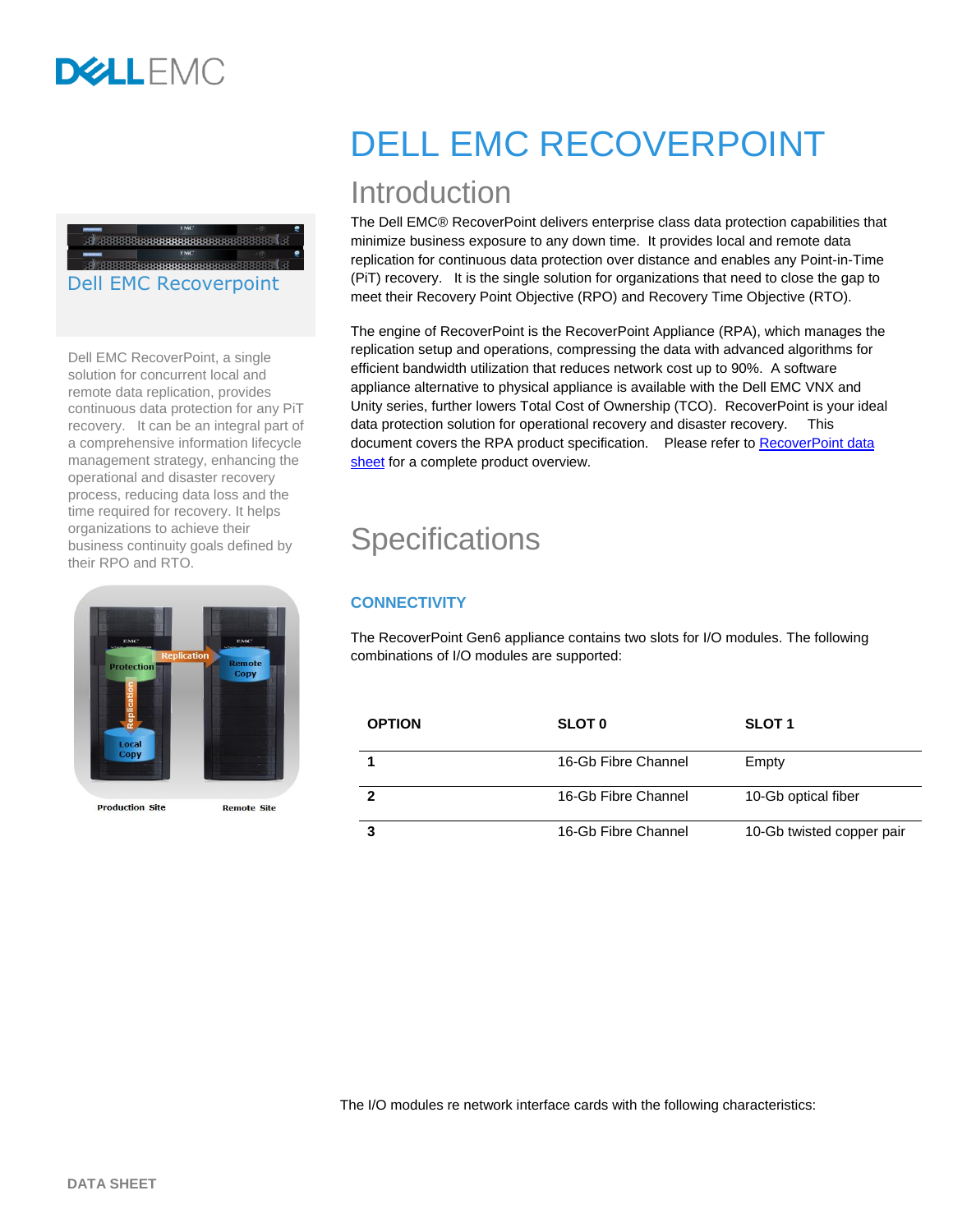| <b>MODULE</b>                                               | # OF<br><b>PORTS</b> | <b>NETWORK</b><br><b>TYPE</b> | <b>SUPPORTED</b><br><b>SPEED</b> | <b>WIRE TYPE</b>                        |
|-------------------------------------------------------------|----------------------|-------------------------------|----------------------------------|-----------------------------------------|
| <b>16-GB FIBRE</b><br><b>CHANNEL</b>                        | 4                    | <b>Fibre Channel</b>          | 16 Gb                            | Fibre<br>Channel                        |
| $10 - GB$<br><b>OPTICAL</b><br><b>FIBER</b>                 | 4                    | Ethernet                      | 10 <sub>Gb</sub>                 | Optical fiber<br>$(SFP+)$               |
| $10 - GB$<br><b>TWISTED</b><br><b>COPPER</b><br><b>PAIR</b> | 4                    | Ethernet                      | 10 <sub>Gb</sub>                 | <b>BASE-T</b><br>twisted<br>copper pair |

#### **DIMENSIONS**

| <b>HEIGHT</b>        | 1.72 in (4.47 cm)   |
|----------------------|---------------------|
| WIDTH                | 17.50 in (44.45 cm) |
| <b>DEPTH</b>         | 31.19 in (79.33 cm) |
| <b>WEIGHT</b>        | 60 lb (27.21 kg)    |
| <b>VERTICAL SIZE</b> | 1 NFMA Unit         |

### **ENVIRONMENTAL**

## **POWER SPECIFICATION AC LINE VOLTAGE** 100 to 240 VAC +/- 10%, 47-63 Hz, single phase AC LINE CURRENT (OPERATING MAX) 7.7 A max, at 90 VAC 3.6 A max at 200 VAC **POWER CONSUMPTION (OPERATING MAXIMUM)** 692 VA (677 W) max, at 90 VAC 720 VA (674 W) max **POWER FACTOR** 0.95 min at full load, low voltage **HEAT DISSIPATION (OPERATING MAXIMUM)** 2,440 kJ/hr (2,310 Btu/hr) max at 90 VAC 2,420 kJ/hr (2,300 Btu/hr) max at 200 VAC **IN-RUSH CURRENT** 30 A peak "cold" per line cord at 90 VAC 40 A peak "hot" per line cord at 240 VAC